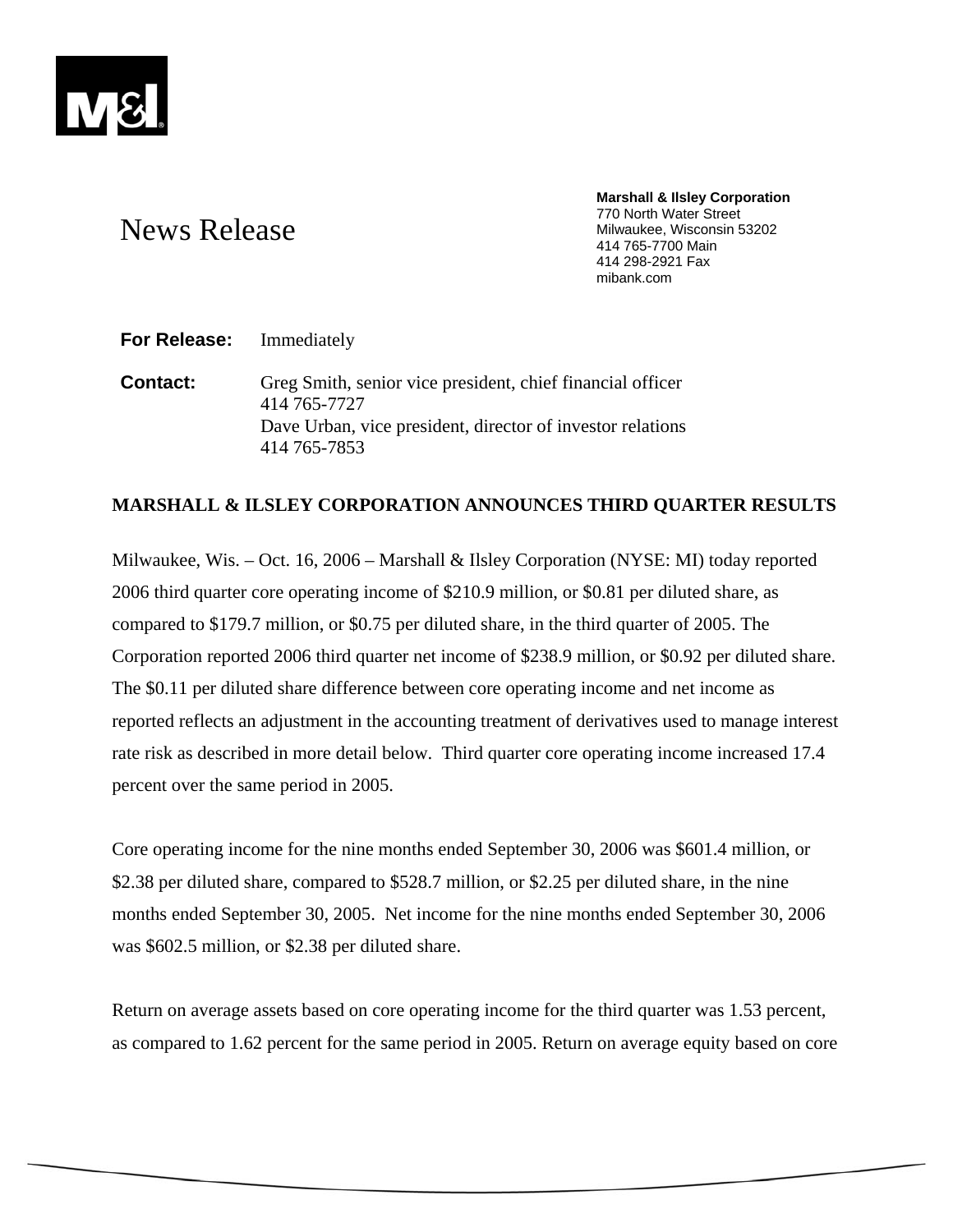operating income was 14.22 percent this quarter as compared to 15.85 percent for the third quarter of 2005.

The Corporation's provision for loan and lease losses was \$10.3 million in the third quarter of 2006, versus \$9.9 million in the same period last year. Net charge-offs for the period were \$8.1 million, or 0.08 percent of total average loans and leases outstanding this quarter, and \$7.8 million a year ago or 0.10 percent of total average loans and leases. At September 30, 2006, the allowance for loan and lease losses was 1.01 percent of total loans and leases, compared to 1.09 percent a year earlier. Nonperforming loans and leases were 0.53 percent of total loans and leases at September 30, 2006, and 0.44 percent at September 30, 2005.

Assets at September 30, 2006 were \$55.5 billion, compared to \$45.0 billion at September 30, 2005. Book value per share was \$23.51 at September 30, 2006, compared to \$19.81 for the same date a year ago. Total loans and leases were \$41.3 billion, compared to \$33.1 billion at September 30, 2005.

## Accounting Adjustment for Derivatives

The Corporation has elected early application of Staff Accounting Bulletin 108, and, as a result, has adjusted its opening financial position for 2006 and the financial results for the first two quarters of 2006 to reflect a change in its hedge accounting under Statement of Financial Accounting Standards (SFAS) No. 133, Accounting for Derivative Instruments and Hedging Activities. The Corporation utilizes interest rate swaps to hedge its risk in connection with certain financial instruments, and the Corporation had applied hedge accounting under SFAS 133 to these transactions from inception. Due to the recent expansion of certain highly technical interpretations of SFAS 133, specifically hedge designation under the "matched-term" method, certain of the derivative transactions entered into by the Corporation do not qualify for hedge accounting. As a result, any fluctuation in the market value of the derivatives should have been recorded through the income statement with no corresponding offset to the hedged items, or accumulated other comprehensive income.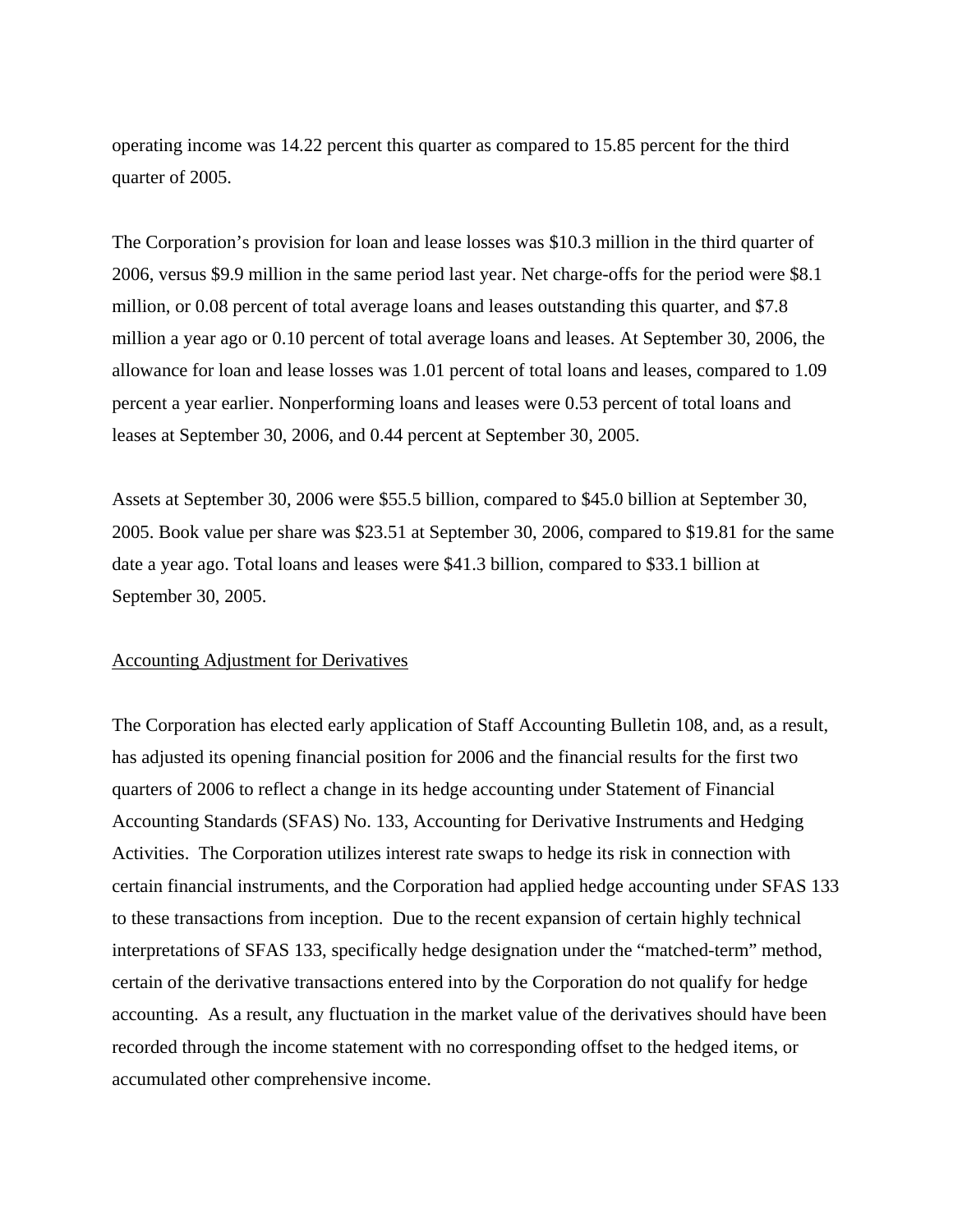This adjustment results in Shareholders' Equity at January 1, 2006 being reduced by \$18.0 million, and earnings per diluted share for the first and second quarters of 2006 being reduced by \$0.06 and \$0.05, respectively.

The Corporation is taking various actions, including terminating existing swaps that no longer qualify for hedge accounting, such that the Corporation believes its financial results going forward will not be materially impacted by fluctuations in the market value of derivatives used to hedge interest rate risk. The Corporation expects that these actions will result in fourth quarter 2006 charges of approximately \$0.03 per diluted share.

"Our issue relates strictly to the evolving accounting interpretations related to hedge accounting. It is important to understand that this adjustment does not impact our growth trends, our underlying credit quality, or our key performance ratios in any significant manner," said Greg Smith, the Corporation's chief financial officer.

Marshall & Ilsley Corporation (NYSE: MI) is a diversified financial services corporation headquartered in Milwaukee, Wis., with \$55.5 billion in assets. Founded in 1847, M&I Marshall & Ilsley Bank is the largest Wisconsin-based bank. M&I Bank has 195 offices throughout the state. In addition, M&I has 42 locations throughout Arizona; 17 offices in Kansas City and nearby communities; 17 offices on Florida's west coast; 16 offices in metropolitan Minneapolis/St. Paul, and one in Duluth, Minn.; three offices in Tulsa, Okla.; and one office in Las Vegas, Nev. M&I's Southwest Bank subsidiary has 15 offices in the greater St. Louis area. Metavante Corporation, Marshall & Ilsley Corporation's wholly owned technology subsidiary, provides virtually all of the technology an organization needs to offer financial services. M&I also provides trust and investment management, equipment leasing, mortgage banking, assetbased lending, financial planning, investments, and insurance services from offices throughout the country and on the Internet (www.mibank.com or www.micorp.com). M&I's customer-based approach, internal growth, and strategic acquisitions have made M&I a nationally recognized leader in the financial services industry.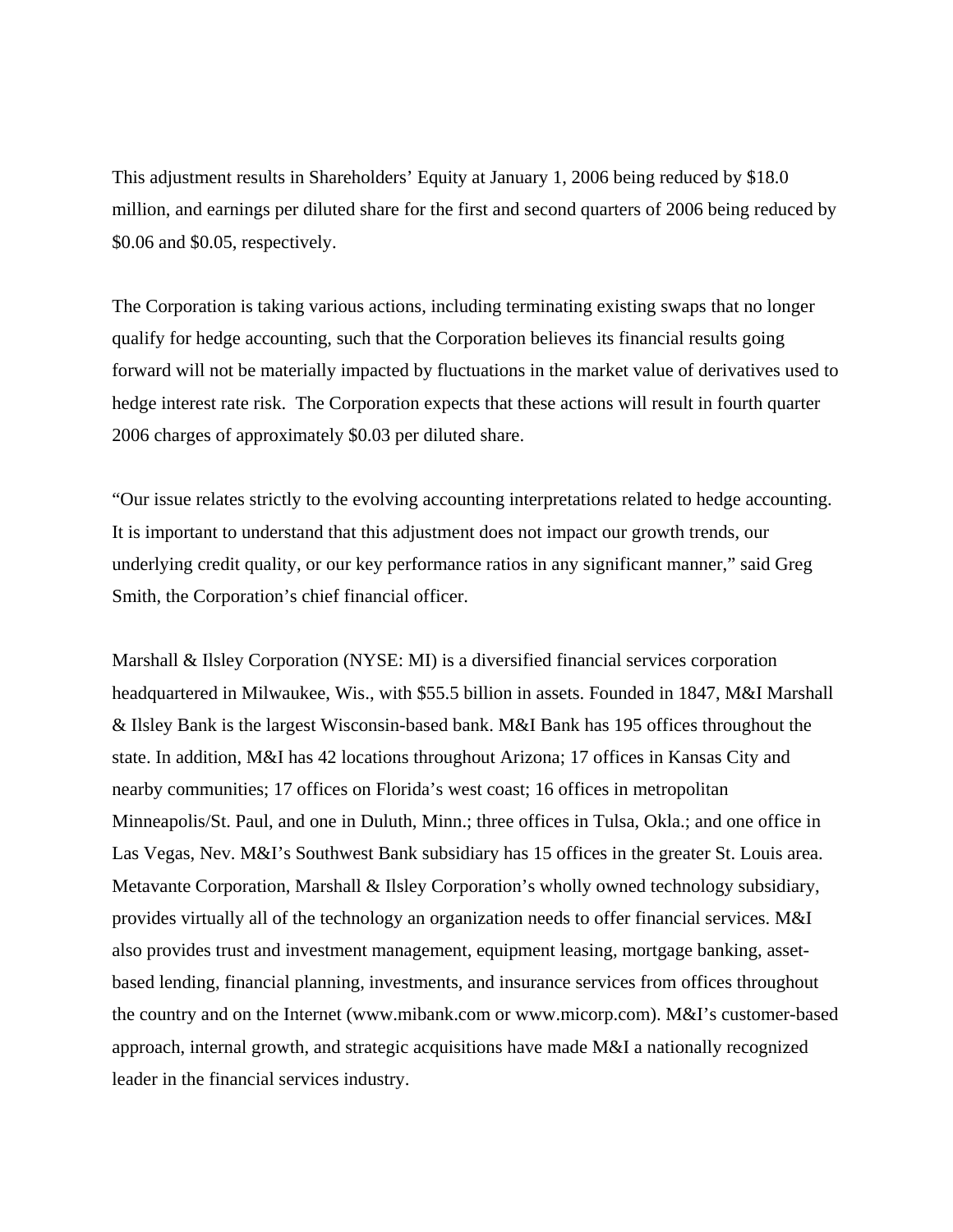This press release contains non-GAAP financial measures. For a reconciliation of the non-GAAP financial measures to the comparable financial measures calculated in accordance with GAAP, please see the reconciliation table included in the attachment to this press release.

This press release contains forward-looking statements concerning M&I's future operations and financial results. Such statements are subject to important factors that could cause M&I's actual results to differ materially from those anticipated by the forward-looking statements. These factors include (i) the Risk Factors identified in Item 1A of M&I's Annual Report on Form 10-K for the year ended December 31, 2005, which factors are incorporated herein by reference, and (ii) such other factors as may be described from time to time in M&I's SEC filings.

## Note:

Marshall & Ilsley Corporation will hold a conference call at 11:00 a.m. Central Daylight Time Monday, October 16, regarding third quarter earnings. For those interested in listening, please call 1-800-946-0720 and ask for M&I's quarterly earnings release conference call. If you are unable to join us at this time, a replay of the call will run through October 23, 5:00 p.m. Central Daylight Time by calling 1-888-203-1112 and entering pass code 652 55 74 to listen.

Supplemental financial information referenced in the conference call can be found at www.micorp.com, Investor Relations, after 8:00 a.m. on October 16.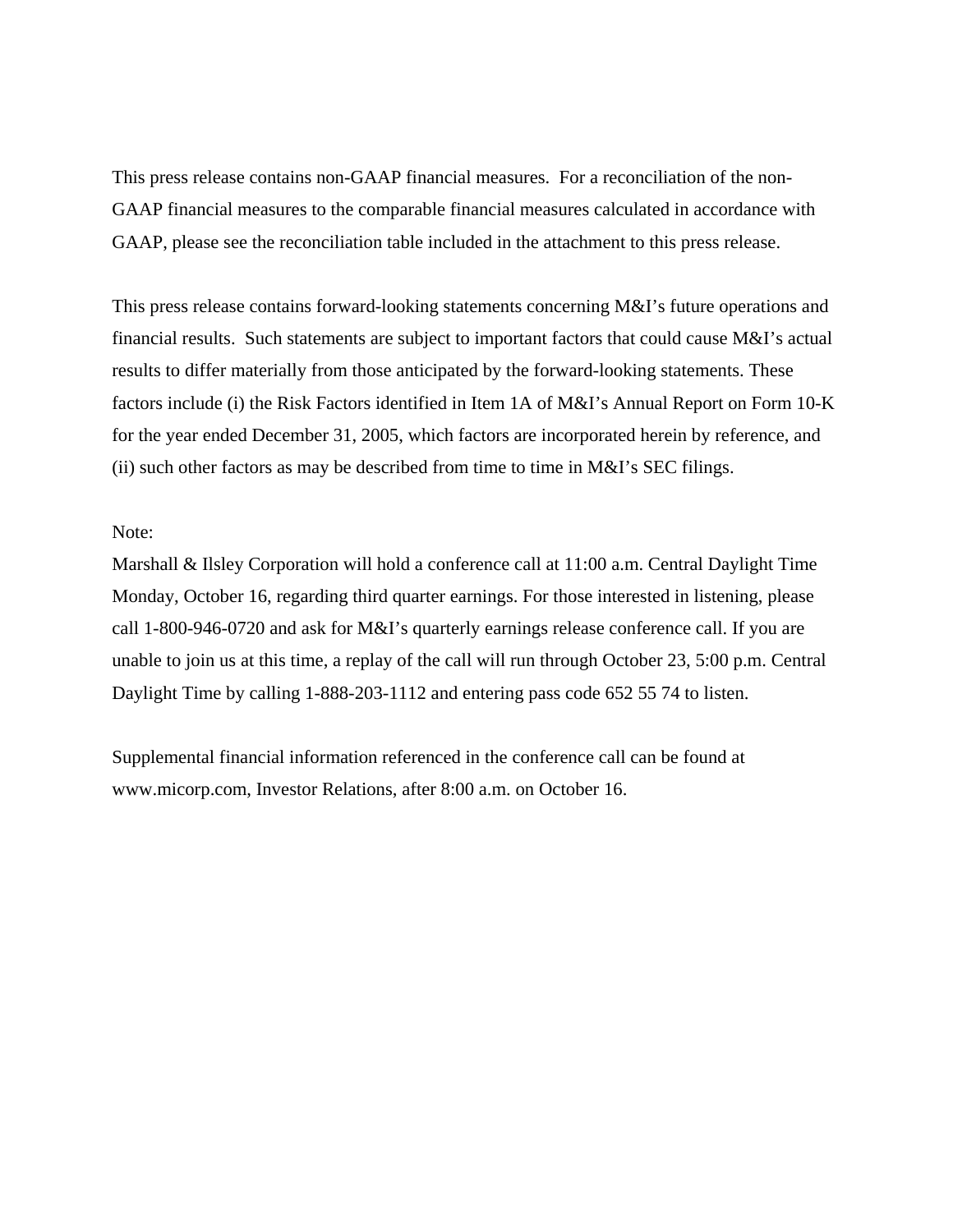### **Marshall & Ilsley Corporation**

Financial Information

(unaudited)

|                                                   | <b>Three Months Ended</b> |                                 |                   | <b>Nine Months Ended</b> |                       |                   |
|---------------------------------------------------|---------------------------|---------------------------------|-------------------|--------------------------|-----------------------|-------------------|
|                                                   | September 30,<br>2006     | September 30,<br>2005           | Percent<br>Change | September 30,<br>2006    | September 30,<br>2005 | Percent<br>Change |
| PER SHARE DATA                                    |                           |                                 |                   |                          |                       |                   |
| Diluted:                                          |                           |                                 |                   |                          |                       |                   |
| Net Income                                        | \$0.92                    | \$0.75                          | 22.7 %            | \$2.38                   | \$2.25                | 5.8 %             |
| <b>Core Operating Income</b>                      | \$0.81                    | \$0.75                          | 8.0 %             | \$2.38                   | \$2.25                | 5.8 %             |
| <b>Basic:</b>                                     |                           |                                 |                   |                          |                       |                   |
| Net Income                                        | 0.94                      | 0.77                            | 22.1              | 2.44                     | 2.30                  | 6.1               |
| Core Operating Income<br><b>Dividend Declared</b> | 0.83<br>0.27              | 0.77<br>0.24                    | 7.8<br>12.5       | 2.43<br>0.78             | 2.30<br>0.69          | 5.7               |
| <b>Book Value</b>                                 | 23.51                     | 19.81                           | 18.7              | 23.51                    | 19.81                 | 13.0<br>18.7      |
| <b>Shares</b> Outstanding (millions):             |                           |                                 |                   |                          |                       |                   |
| Average - Diluted                                 | 259.7                     | 238.2                           | 9.0               | 252.8                    | 234.8                 | 7.7               |
| <b>End of Period</b>                              | 254.8                     | 234.4                           | 8.7               | 254.8                    | 234.4                 | 8.7               |
|                                                   |                           |                                 |                   |                          |                       |                   |
| <b>INCOME STATEMENT (\$millions)</b>              |                           |                                 |                   |                          |                       |                   |
| <b>Net Interest Income (FTE)</b>                  | \$400.5                   | \$330.3                         | 21.3 %            | \$1,118.1                | \$958.7               | 16.6 %            |
| <b>Provision for Loan and Lease Losses</b>        | 10.3                      | 9.9                             | 4.0               | 32.3                     | 31.8                  | 1.6               |
|                                                   |                           |                                 |                   |                          |                       |                   |
| Data Processing Services                          | 339.5                     | 296.0                           | 14.7              | 1,027.5                  | 861.3                 | 19.3              |
| Wealth Management                                 | 54.6                      | 48.3                            | 13.0              | 163.7                    | 143.5                 | 14.1              |
| Service Charge on Deposits                        | 25.7                      | 23.6                            | 8.9               | 73.3                     | 70.7                  | 3.7               |
| Mortgage Banking                                  | 13.4                      | 15.8                            | $-15.2$           | 38.1                     | 35.1                  | 8.5               |
| Net Investment Securities Gains (Losses)          | 4.5                       | 7.4<br>$\overline{\phantom{a}}$ | $-39.2$           | 6.6                      | 42.6                  | $-84.5$           |
| Mark to Market Adjustments                        | 43.8                      |                                 | n.m.              | 1.8<br>122.0             |                       | n.m.              |
| All Other<br><b>Total Non-Interest Revenues</b>   | 39.6<br>521.1             | 39.0<br>430.1                   | 1.5<br>21.2       | 1,433.0                  | 113.7<br>1,266.9      | 7.3<br>13.1       |
|                                                   |                           |                                 |                   |                          |                       |                   |
| Salaries and Employee Benefits                    | 314.3                     | 278.0                           | 13.1              | 898.8                    | 792.1                 | 13.5              |
| Occupancy and Equipment                           | 61.8                      | 54.6                            | 13.2              | 183.5                    | 158.8                 | 15.6              |
| <b>Intangible Amortization</b>                    | 12.1                      | 6.1                             | 98.4              | 33.0                     | 22.3                  | 48.0              |
| Other                                             | 158.4                     | 131.8                           | 20.2              | 480.7                    | 400.2                 | 20.1              |
| <b>Total Non-Interest Expenses</b>                | 546.6                     | 470.5                           | 16.2              | 1,596.0                  | 1,373.4               | 16.2              |
| Tax Equivalent Adjustment                         | 7.3                       | 8.5                             | $-14.1$           | 23.0                     | 25.1                  | $-8.4$            |
| Pre-Tax Earnings                                  | 357.4                     | 271.5                           | 31.6              | 899.8                    | 795.3                 | 13.1              |
| <b>Income Taxes</b>                               | 118.5                     | 91.8                            | 29.1              | 297.3                    | 266.6                 | 11.5              |
| Net Income                                        | \$238.9                   | \$179.7                         | 32.9 %            | \$602.5                  | \$528.7               | 14.0 %            |
| <b>Core Operating Income</b>                      | \$210.9                   | \$179.7                         | 17.4 %            | \$601.4                  | \$528.7               | 13.8 %            |
|                                                   |                           |                                 |                   |                          |                       |                   |
| <b>KEY RATIOS</b>                                 |                           |                                 |                   |                          |                       |                   |
| Net Interest Margin (FTE) / Avg. Earning Assets   | 3.29 %                    | 3.36 %                          |                   | 3.27 %                   | 3.41 %                |                   |
| Interest Spread (FTE)                             | 2.67                      | 2.87                            |                   | 2.67                     | 2.97                  |                   |
|                                                   |                           |                                 |                   |                          |                       |                   |
| Efficiency Ratio                                  | 59.6                      | 62.5                            |                   | 62.7                     | 62.1                  |                   |
| Efficiency Ratio without Metavante                | 48.5                      | 50.8                            |                   | 50.8                     | 50.4                  |                   |
| Return on Assets                                  | 1.74                      | 1.62                            |                   | 1.56                     | 1.66                  |                   |
| Return on Equity                                  | 16.17                     | 15.85                           |                   | 14.78                    | 16.63                 |                   |
|                                                   |                           |                                 |                   |                          |                       |                   |
| Equity / Assets (End of Period)                   | 10.73                     | 10.25                           |                   | 10.73                    | 10.25                 |                   |

**Reconciliation of Core Operating Income to Net Income** Amount Per **Amount** Per **Amount** Per **(\$** in millions) Diluted Share **(\$** in millions) Diluted Share **(\$ in millions)** Diluted Share<br>  $\frac{1}{1000}$   $\frac{1}{10000}$   $\frac{1}{10000}$   $\frac{1}{10000}$   $\frac{1}{1000}$   $\frac{1}{1000}$   $\frac{1}{1000}$   $\frac{1}{1000}$   $\frac{1}{1000}$   $\frac{1}{1000}$   $\frac{1}{1000}$   $\frac{1}{1000}$   $\frac{1}{1000}$   $\frac{1}{1000}$   $\frac{$ **Net Income \$238.9 \$0.92 \$602.5 \$2.38** Mark to Market Adjustments (after-tax) (28.0) (28.0) (0.11) (1.1) (1.1) (1.1) 0.00<br>
Core Operating Income (28.0) (28.0) (0.11) (28.0) (0.11) (1.1) (28.0) (28.0) **Core Operating Income Average Shareholders' Equity 85,450 \$5,450 \$5,450 \$5,450 \$5,450 \$5,450 \$5,450 \$5,450 \$5,450 \$5,473**<br>Cumulative Mark to Market Adjustments (after-tax) **23** 23 23 35,473 \$5,473 \$5,473 \$5,473 \$5,473 \$5,473 \$5,473 \$5,473 Based on Core Operating Income Return on Assets **1.53 %** 1.56 % 1.56 % Return on Equity 14.69 12.69 Efficiency Ratio 62.6 62.8 Efficiency Ratio without Metavante **Three Months Ended September 30, 2006 Nine Months Ended September 30, 2006**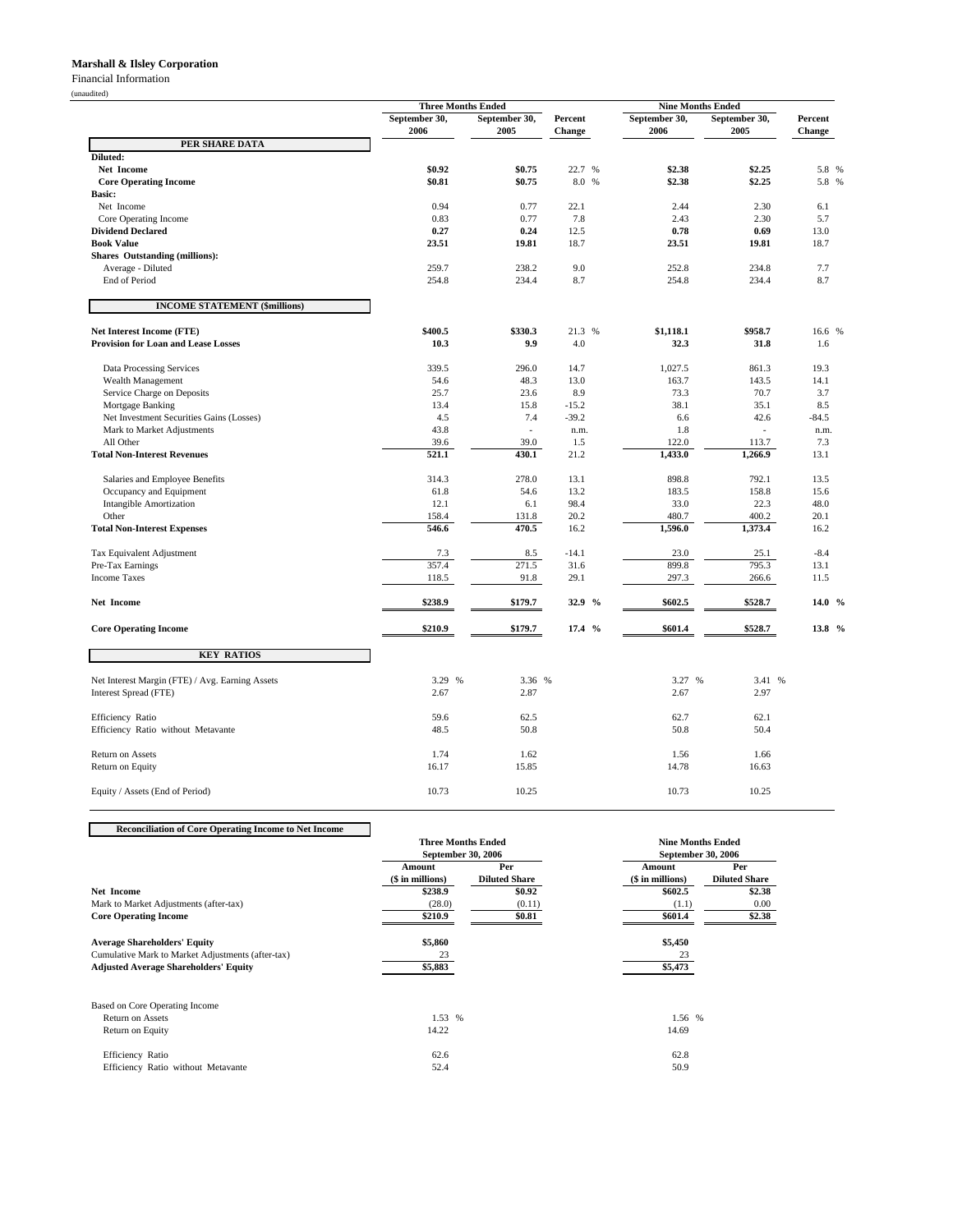## **Marshall & Ilsley Corporation**

Financial Information

(unaudited)

|                                                            | As of         |               |         |  |  |  |
|------------------------------------------------------------|---------------|---------------|---------|--|--|--|
|                                                            | September 30, | September 30, | Percent |  |  |  |
| <b>ASSETS</b> (\$millions)                                 | 2006          | 2005          | Change  |  |  |  |
| Cash & Due From Banks                                      | \$1,250       | \$1,080       | 15.7 %  |  |  |  |
| <b>Trading Securities</b>                                  | 45            | 28            | 60.7    |  |  |  |
| Short - Term Investments                                   | 254           | 306           | $-17.0$ |  |  |  |
| <b>Investment Securities</b>                               | 7,349         | 6,330         | 16.1    |  |  |  |
| Loans and Leases:                                          |               |               |         |  |  |  |
| Commercial Loans & Leases                                  | 12,327        | 9.721         | 26.8    |  |  |  |
| Commercial Real Estate                                     | 14,284        | 10,259        | 39.2    |  |  |  |
| Residential Real Estate                                    | 8,611         | 6.491         | 32.7    |  |  |  |
| Home Equity Loans & Lines                                  | 4,416         | 4,916         | $-10.2$ |  |  |  |
| Personal Loans and Leases                                  | 1,627         | 1,719         | $-5.4$  |  |  |  |
| Total Loans and Leases                                     | 41,265        | 33,106        | 24.6    |  |  |  |
| Reserve for Loan & Leases Losses                           | (417)         | (362)         | 15.2    |  |  |  |
| Premises and Equipment, net                                | 568           | 469           | 21.1    |  |  |  |
| Goodwill and Intangibles                                   | 3,221         | 2,388         | 34.9    |  |  |  |
| Other Assets                                               | 1,948         | 1,650         | 18.1    |  |  |  |
| <b>Total Assets</b>                                        | \$55,483      | \$44,995      | 23.3 %  |  |  |  |
| <b>LIABILITIES &amp; SHAREHOLDERS' EQUITY (\$millions)</b> |               |               |         |  |  |  |
| Deposits:                                                  |               |               |         |  |  |  |
| Noninterest Bearing                                        | \$5,566       | \$5,224       | 6.5 %   |  |  |  |
| <b>Bank Issued Interest Bearing Activity</b>               | 12,141        | 10,075        | 20.5    |  |  |  |
| <b>Bank Issued Time</b>                                    | 8,007         | 4,790         | 67.2    |  |  |  |
| <b>Total Bank Issued Deposits</b>                          | 25,714        | 20,089        | 28.0    |  |  |  |
| <b>Wholesale Deposits</b>                                  | 7,746         | 6,902         | 12.2    |  |  |  |
| <b>Total Deposits</b>                                      | 33,460        | 26,991        | 24.0    |  |  |  |
| Short - Term Borrowings                                    | 7,006         | 5,497         | 27.5    |  |  |  |
| Long - Term Borrowings                                     | 7,489         | 6,375         | 17.5    |  |  |  |
| Other Liabilities                                          | 1,572         | 1,520         | 3.4     |  |  |  |
| Shareholders' Equity                                       | 5,956         | 4,612         | 29.1    |  |  |  |
| Total Liabilities & Shareholders' Equity                   | \$55,483      | \$44,995      | 23.3 %  |  |  |  |

|                                                        |                       | <b>Three Months Ended</b> |                   | <b>Nine Months Ended</b> |                       |                   |
|--------------------------------------------------------|-----------------------|---------------------------|-------------------|--------------------------|-----------------------|-------------------|
|                                                        | September 30,<br>2006 | September 30,<br>2005     | Percent<br>Change | September 30,<br>2006    | September 30,<br>2005 | Percent<br>Change |
| <b>AVERAGE ASSETS (\$millions)</b>                     |                       |                           |                   |                          |                       |                   |
| Cash & Due From Banks                                  | \$1,039               | \$993                     | 4.6 %             | \$1,017                  | \$950                 | 7.1 %             |
| <b>Trading Securities</b>                              | 54                    | 26                        | 107.7             | 46                       | 25                    | 84.0              |
| Short - Term Investments                               | 302                   | 273                       | 10.6              | 331                      | 244                   | 35.7              |
| <b>Investment Securities</b>                           | 7,167                 | 6,209                     | 15.4              | 6.877                    | 6,158                 | 11.7              |
| Loans and Leases:                                      |                       |                           |                   |                          |                       |                   |
| Commercial Loans & Leases                              | 12,088                | 9,588                     | 26.1              | 11,474                   | 9,270                 | 23.8              |
| Commercial Real Estate                                 | 14,065                | 10,145                    | 38.6              | 12,755                   | 9,846                 | 29.5              |
| Residential Real Estate                                | 8,395                 | 6,170                     | 36.1              | 7,890                    | 5,427                 | 45.4              |
| Home Equity Loans and Lines                            | 4,474                 | 4,905                     | $-8.8$            | 4,591                    | 5,044                 | $-9.0$            |
| Personal Loans and Leases                              | 1,586                 | 1,671                     | $-5.1$            | 1,640                    | 1,642                 | $-0.1$            |
| <b>Total Loans and Leases</b>                          | 40,608                | 32,479                    | 25.0              | 38,350                   | 31,229                | 22.8              |
| Reserve for Loan & Leases Losses                       | (420)                 | (364)                     | 15.4              | (402)                    | (362)                 | 11.0              |
| Premises and Equipment, net                            | 570                   | 459                       | 24.2              | 544                      | 452                   | 20.4              |
| Goodwill and Intangibles                               | 3,169                 | 2,317                     | 36.8              | 2,937                    | 2,205                 | 33.2              |
| Other Assets                                           | 2,095                 | 1,743                     | 20.2              | 1,990                    | 1,720                 | 15.7              |
| <b>Total Assets</b>                                    | \$54,584              | \$44,135                  | 23.7 %            | \$51,690                 | \$42,621              | 21.3 %            |
| Memo:                                                  |                       |                           |                   |                          |                       |                   |
| <b>Average Earning Assets</b>                          | \$48,131              | \$38,987                  |                   | \$45,604                 | \$37,656              |                   |
| Average Earning Assets Excluding Investment Securities |                       |                           |                   |                          |                       |                   |
| <b>Unrealized Gains/Losses</b>                         | \$48,250              | \$38,979                  |                   | \$45,699                 | \$37,636              |                   |
| AVG LIABILITIES & SHAREHOLDERS' EQUITY (\$millions)    |                       |                           |                   |                          |                       |                   |
| Deposits:                                              |                       |                           |                   |                          |                       |                   |
| Noninterest Bearing                                    | \$5,462               | \$5,049                   | 8.2 %             | \$5,271                  | \$4,858               | 8.5 %             |
| <b>Bank Issued Interest Bearing Activity</b>           | 12,027                | 10,028                    | 19.9              | 11,383                   | 9,919                 | 14.8              |
| <b>Bank Issued Time</b>                                | 7,980                 | 4,516                     | 76.7              | 7,066                    | 4,192                 | 68.6              |
| <b>Total Bank Issued Deposits</b>                      | 25,469                | 19.593                    | 30.0              | 23,720                   | 18,969                | 25.0              |
| <b>Wholesale Deposits</b>                              | 7,452                 | 6,759                     | 10.3              | 7,347                    | 6,720                 | 9.3               |
| <b>Total Deposits</b>                                  | 32,921                | 26,352                    | 24.9              | 31,067                   | 25,689                | 20.9              |
| Short - Term Borrowings                                | 3,664                 | 2,859                     | 28.2              | 3,485                    | 3,048                 | 14.3              |
| Long - Term Borrowings                                 | 10,366                | 8,686                     | 19.3              | 9,944                    | 7,943                 | 25.2              |
| Other Liabilities                                      | 1,773                 | 1,740                     | 1.9               | 1,744                    | 1,691                 | 3.1               |
| Shareholders' Equity                                   | 5,860                 | 4,498                     | 30.3              | 5,450                    | 4,250                 | 28.2              |
| Total Liabilities & Shareholders' Equity               | \$54,584              | \$44,135                  | 23.7 %            | \$51,690                 | \$42,621              | 21.3 %            |
| Memo:                                                  |                       |                           |                   |                          |                       |                   |
| <b>Average Interest Bearing Liabilities</b>            | \$41,489              | \$32,848                  |                   | \$39,225                 | \$31,822              |                   |